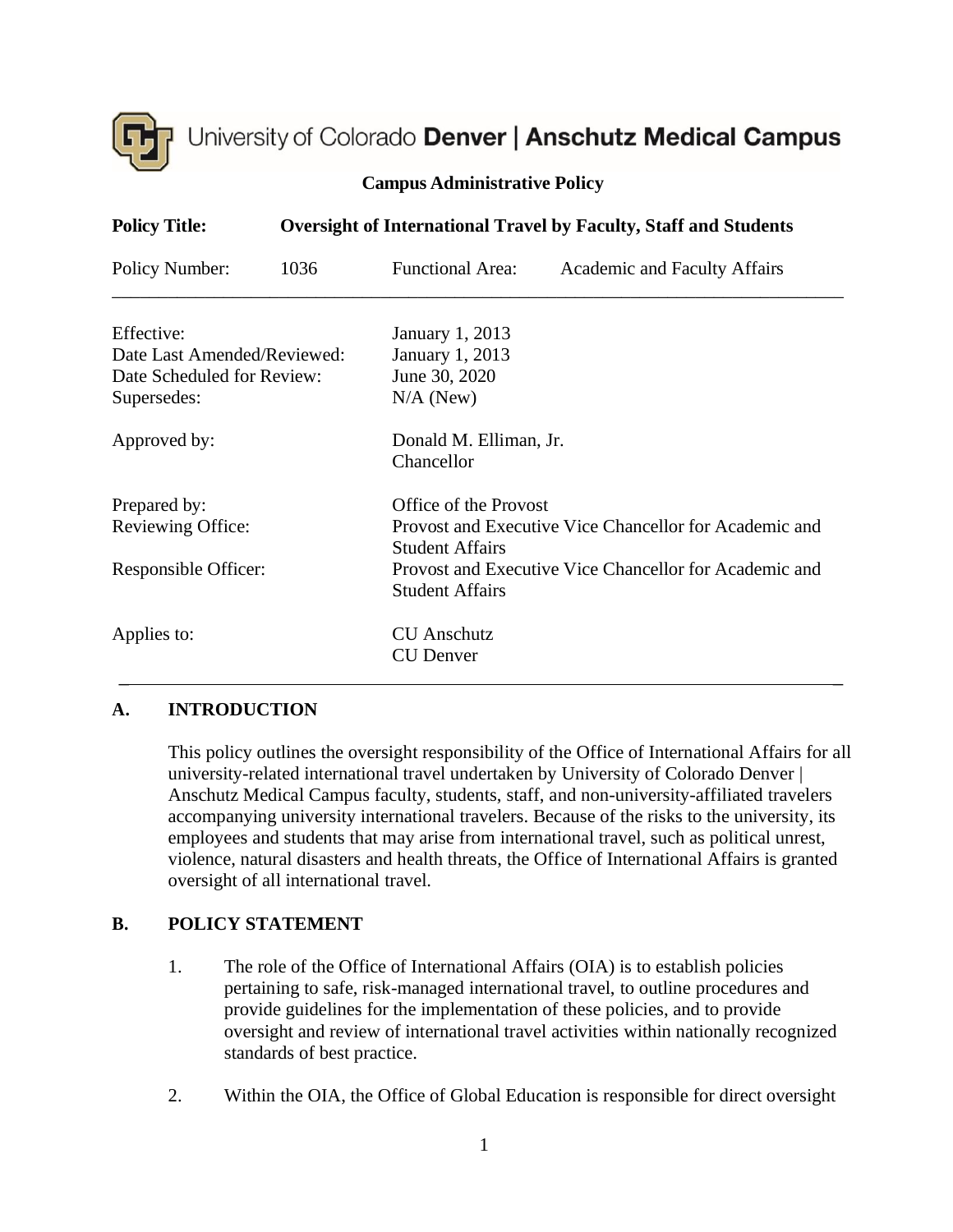of all student-related international travel.

- 3. The Office of International Affairs will establish an [International Risk](http://www.ucdenver.edu/academics/InternationalPrograms/oia/operations/travel/irmc/Pages/default.aspx)  [Management](http://www.ucdenver.edu/academics/InternationalPrograms/oia/operations/travel/irmc/Pages/default.aspx) [Committee \(IRMC\)](http://www.ucdenver.edu/academics/InternationalPrograms/oia/operations/travel/irmc/Pages/default.aspx) to assist with execution of its international risk management responsibilities.
	- a. The IRMC is charged to assess the University's international risk, to recommend new policies that will enhance university international risk management and risk mitigation capacity, to develop international risk management services and protocols, and to provide continuous oversight and review of international risk.
	- b. Assessment of risk for international travel is entrusted to the IRMC, composed of the Assistant Vice Chancellor for International Affairs, Director of Global Education, Director of University Risk Management, Director of International Operations, a faculty representative from each of the two faculty assemblies at CU Denver and CU Anschutz (selected by the respective faculty assembly) and other members deemed necessary by the OIA or the Provost. The IRMC reports to the Provost.
- 4. Personnel traveling under the auspices of the university are required to obtain a Travel Authorization following established university guidelines: [https://www.cu.edu/psc/travel.](https://www.cu.edu/psc/travel) International travel strictly for personal or other reasons that do not pertain to their roles as employees or students of the University is not covered by this policy. (Note: Grant-funded international travel, where the grant is processed through the University or the CU Foundation, is subject to this policy as well as to any regulations set by the granting agency.)
- 5. The IRMC and OIA shall also establish guidelines, protocols, and procedures it deems necessary to manage the risks associated with international travel. Any employee, student, or non-university-affiliated traveler accompanying university international travelers shall abide by the guidelines, protocols, and procedures of OIA and any limits placed on international travel by the Provost.

## **C. RESTRICTIONS ON INTERNATIONAL TRAVEL**

The Provost, in consultation with the IRMC, may limit travel to international locations or study abroad programs in locations deemed unsafe or an unacceptable risk for University employees and students. Any ruling against travel abroad may be appealed to the Provost.